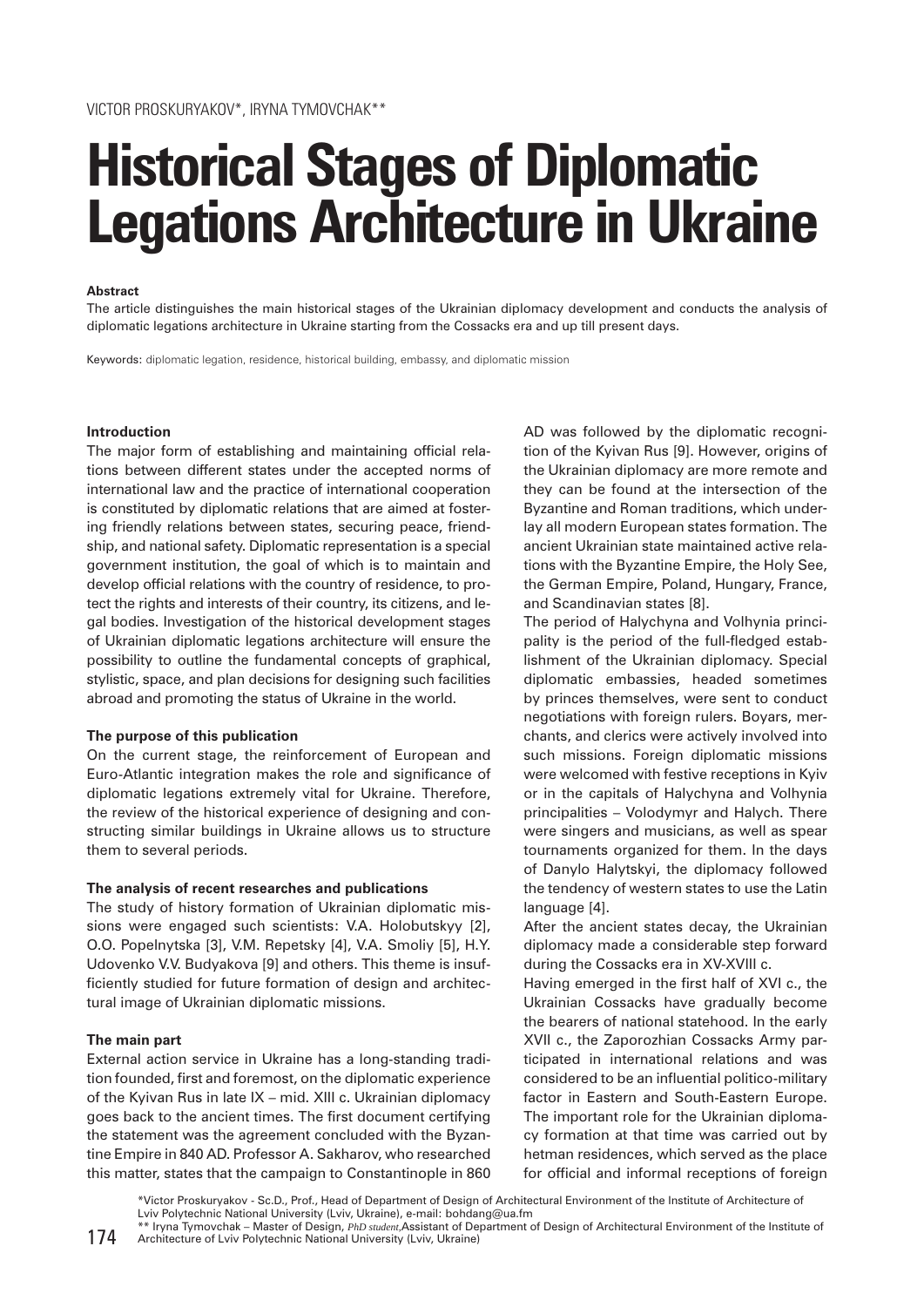

il. 1. a) reconstruction of the residence defensive walls; b) general construction plan of the residence

ambassadors, conclusion of agreements and settlement of the issues of war and peace. The outstanding Ukrainian diplomatic residences were Chyhyryn, Pereyaslav, Subotiv, Baturyn, Hlukhiv, and Kozelets [5].

*Chyhyryn* was the capital of the Zaporozhian Cossacks Army. The Chyhyryn city (now the district center in Cherkasy region), which is located between the Dnieper and the Tiasmyn rivers, played the leading role in the political history for almost 30 years (from 1648 till 1675). The hetman residence (at first, of B. Khmelnytskyi and later of I. Vyhovskyi and P. Doroshenko) was the place, where the destiny of Ukraine and sometimes of the whole Western Europe was decided (il. 1) [3].

The Chyhyryn residence (il. 1 a, b) was constructed as a fortress and performed the defensive function as well. According to the memoir writer P. Alepskyi, Chyhyryn in the days of B. Khmelnytskyi looked impressively, even though already at that time the fortress was in disrepair. The "Small castle" (the fortress citadel) on the Chyhyryn mountain was visible from afar at the city entrances. The castle with "pidzamche" was a spacious and secure stronghold surrounded by swamps and streams. The wall was equipped with 16 cannons, majority of which were military trophies. It was possible to enter the fortress through the only existing gate "Spaska", named in the honour of the most ancient city church. Within the fortifications, there were dwelling residences of the city citizens, Cossacks, a viyt, a city otaman, Cossacks colonels, castle clerks, Greek metropolitans (residing at the Cossacks Hetmanate) and a general scribe. There was as well a "wayside inn", where ambassadors coming to the hetman could stay [3].

In the years 2006-2009, the historical and architectural complex "Bohdan Khmelnytskyi Residence" in Chyhyryn was partially restored from the ruins (il. 2).

Fortifications of *Subotiv*, which was another residence of the Khmelnytskyi family, and its surroundings can be divided into three groups depending on the place of their location: (1) central – the largest group consisting of two unequal parts, which are the defensive walls of the castle (today known as Zamchyshche) and the fortification of the Illinska church (1653); (2) the Wolf Spire – the warning observation post and the fortification for defending southern boundaries of the territory; (3) Tiasmyna – the farm homesteads on hills or islands (judging from the river surface elevation), which conducted additional control over the Subotiv road [3].

A separate group was made by the underground constructions, including the underpasses. The castle with the square of 2 ha was in the centre of Subotiv and the natural advantages of its location were supported by engineering constructions. The cape surrounded from the north, east and west by swamps and gulley cleves was chosen as a building site. The least protected southern side was strengthened by mad-made excavations.



il. 2. Renovated Chyhyryn residence today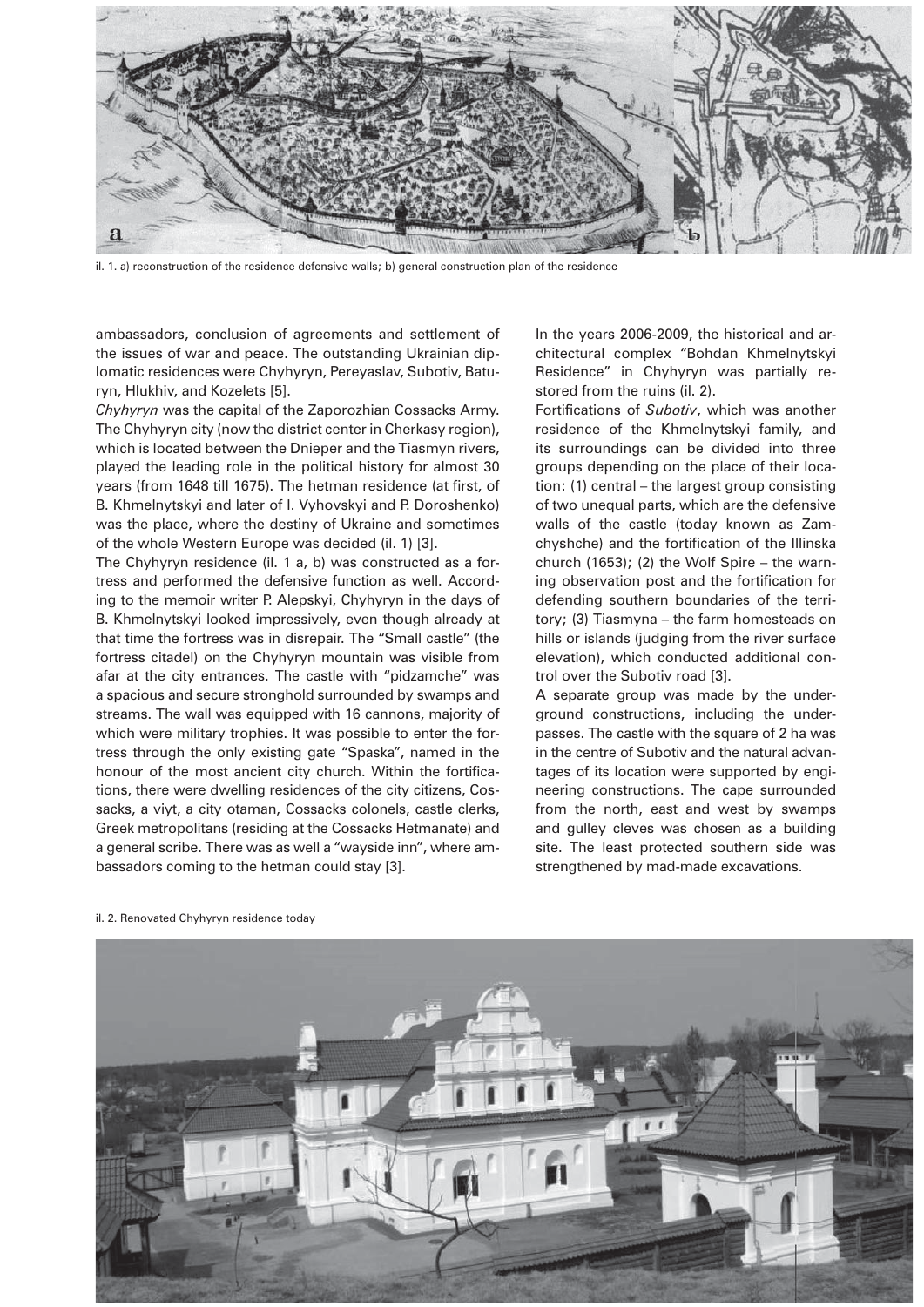

il. 3. a) reconstruction of defensive walls; b) general construction plan of the residence



il. 4. a) Illinska church; b) Architectural model of B. Khmelnytskyi's house; c) renovated tower

Subotiv functioned as the second residence, where the Hetman welcomed foreign diplomats "without protocol" in a home-like atmosphere. Fomin, the ambassador of the Moscow king, had an audience there in 1653. Many Hetman's "universals" – legislative documents that were legally binding within the Cossacks Hetmanate – were issued in Subotiv. In the middle XVII c., Subotiv grew from a farmstead into a Cossacks city.

Even though nothing, except the Illinska church (il. 4, b), reminds us today about the foretime mightiness of the Hetman's "beloved city", this small settlement continues to attract public attention as the place, where the destiny of Ukraine was decided numerous times.

*Baturyn* was the residence of hetmans Ivan Mazepa and Kyrylo Rozumovskyi. According to the description of those times, in 1654 the Baturyn fortress, located on the high bank of the Seym river, was surrounded by a dike and walls with stockade, six towers and three gates: Sosnytski, Konotopski and Nizhynski [9]. On the high hill inside the castle, there was a citadel with gates ("Lytovskyi castle" or "panskyi dvir") fortified by a dike and an oak pikes wall. In 1669–1708, the Hetman and his officials resided there. The wooden Mykolayivska church was in the citadel. Another church of St. Trinity was situated in the fortress trading quarter outside the citadel. At the turn of XVII–XVIII c., flinty treasury, small Hetman's house and two churches – St. Trinity church and Mykola Chudotvorets church – were build in the citadel. Remains of I. Mazepa's house, which looked as a monumental rectangular construction (20x60 m), were destroyed by fire [3].

In the days of Ivan Mazepa, the new hetman residence was built within 2 km distance from the city on *Honcharivka***,** the high cape over the Seym river. The brick castle with a wooden church surrounded by a marvelous garden and a birch-wood were located there (il. 6) [3].

The next step in establishing Ukrainian diplomatic service and building the network of diplomatic and consular institutions governed by state laws and legislative acts of the General Secretary of International Affairs (later – Ministry of Foreign Affairs) was made in November, 1917, together with creation of the Ukrainian National Republic (UNR), headed by Mykhailo Hrushevskyi [8].

During 1918, twenty five countries – countries of the Quadruple Alliance (Germany, Austria-Hungary, Bulgaria, and Turkey), Poland, Azerbaijan, Georgia, Finland, Kuban, Romania, etc – had their diplomatic, consular and military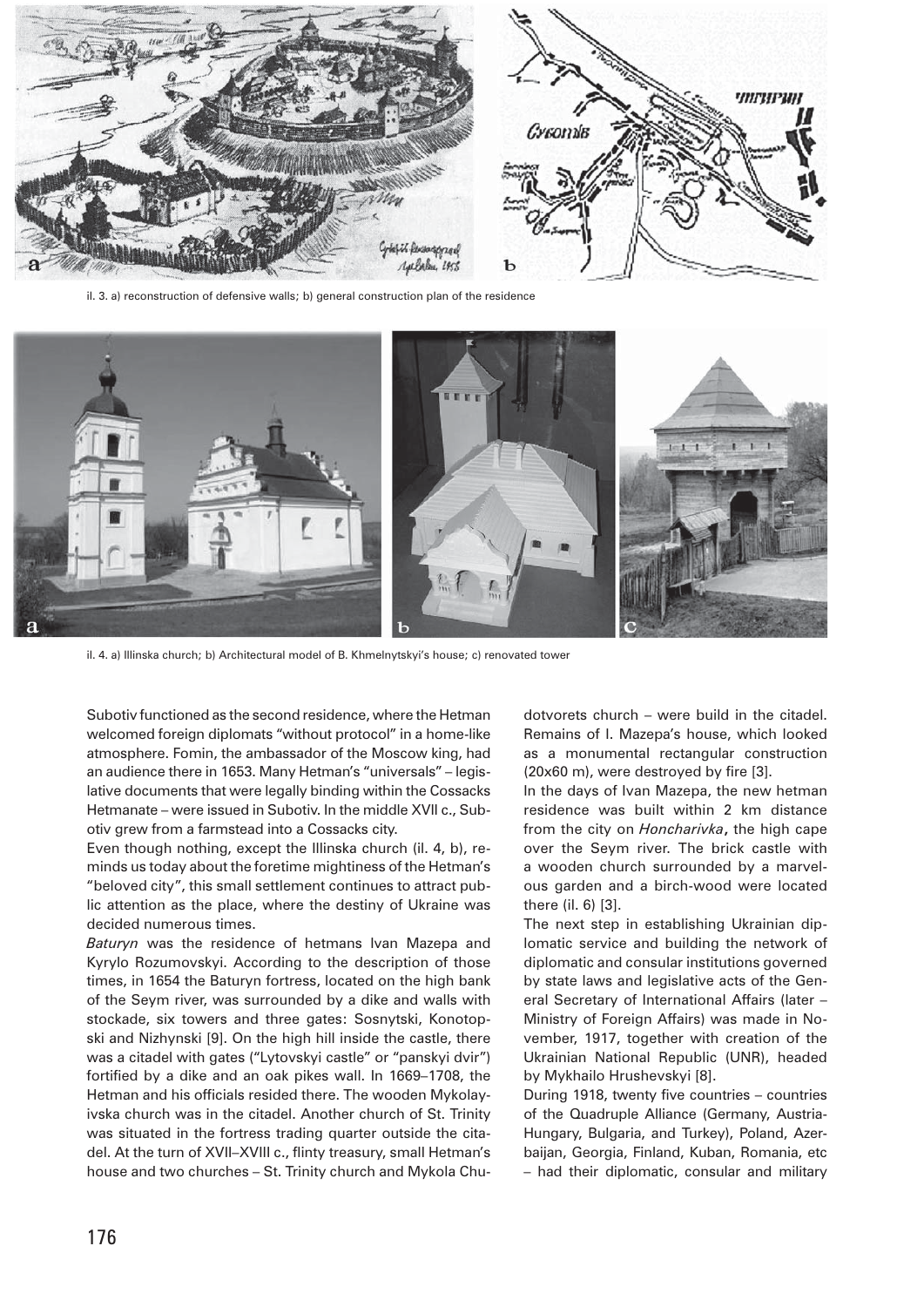

il. 5. a) visualization of residence territory; b) Hetman's house

representations in Kyiv [2]. Accordingly, the Ukrainian state has also launched diplomatic missions in Romania, Bulgaria (il. 7, c), Turkey (il. 7, b), Azerbaijan (il. 7, d), Germany (il. 7, a), Finland, Switzerland, Sweden (il. 7, d) – 10 countries in total [8]. It is defined that diplomatic legations were located mainly in historical parts of cities, particularly in the listed architectural buildings. Among them we can distinguish hotels, architectural buildings, and private residences (il. 7).

The architectural and historical approach to analysis of diplomatic buildings in Ukraine (1917–1920) resulted in distinguishing three variants of locating diplomatic institutions:

• Allocation of the whole diplomatic legation or its department in an architectural and historical building or in a building of architectural legacy;

• Allocation in a historical building and its modern extension;

• Allocation in a historical building complex.

The new historical period in development of the Ukrainian diplomacy started in July, 16, 1990, when the USSR Supreme Council adopted the Declaration of State Sovereignty of Ukraine. After adoption of the historical Act of Declaration of Independence of Ukraine in August, 24, 1991, the Ministry of Foreign Affairs faced the necessity to focus on the brand-new tasks related to the international recognition of Ukraine, establishment of the diplomatic relations, organization of the effective network of diplomatic and consular legations, elaboration of full-fledged bilateral relations with foreign countries, and acquisition of membership and affirmation in leading international organizations [1].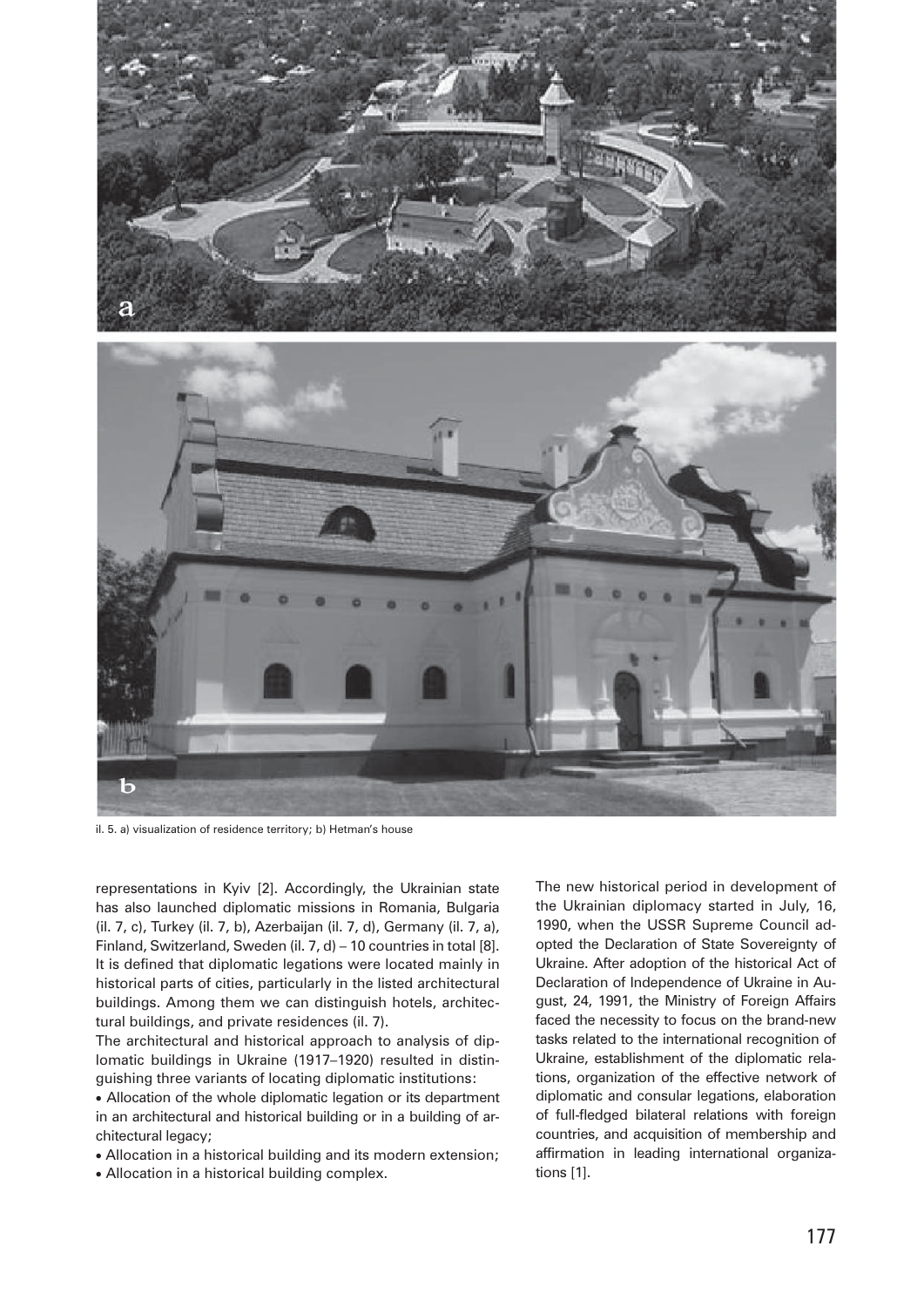

il. 6. a) Facade of I. Mazepa's castle; b) construction plan of the castle

il. 7. Diplomatic legations of the UNR abroad in 1918-1920: a) Berlin, German (architectural legacy building); b) Istambul, Turkey (historical building); c) Sofia, Bulgaria (historical building); d) Baku, Azerbaijan (Mirzabekov's house, architectural legacy building); e) Stockholm, Sweden ("Grand" hotel, historical building)